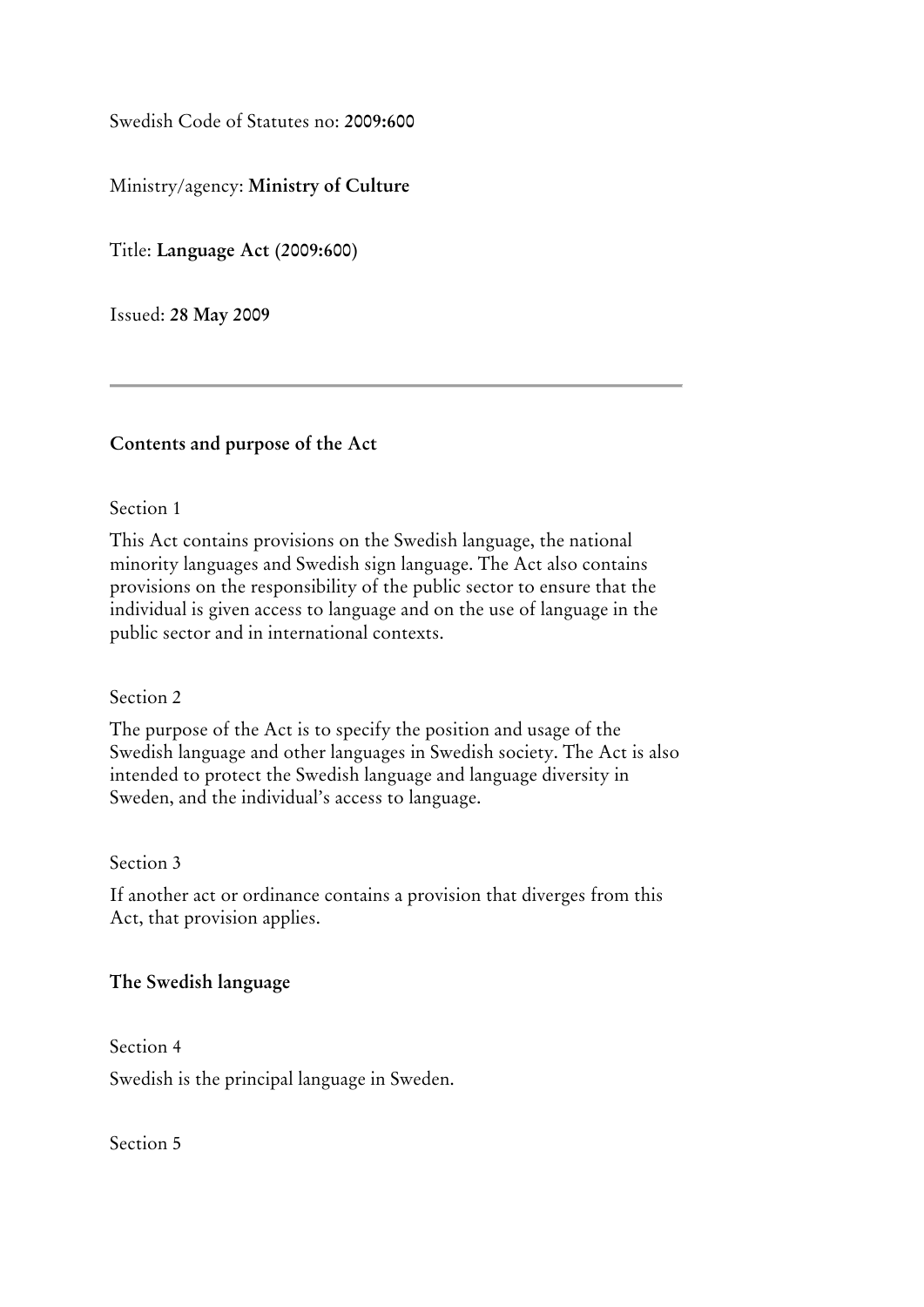As principal language, Swedish is the common language in society that everyone resident in Sweden is to have access to and that is to be usable in all areas of society.

## Section 6

The public sector has a particular responsibility for the use and development of Swedish.

# **The national minority languages**

### Section 7

The national minority languages are Finnish, Yiddish, Meänkieli (Tornedal Finnish), Romany Chib and Sami.

## Section 8

The public sector has a particular responsibility to protect and promote the national minority languages.

## **Swedish sign language**

### Section 9

The public sector has a particular responsibility to protect and promote Swedish sign language.

## **The use of language in the public sector**

### Section 10

The language of the courts, administrative authorities and other bodies that perform tasks in the public sector is Swedish.

Other legislation contains provisions on the right to use national minority languages and other Nordic languages.

There are separate provisions concerning the obligation of courts and administrative authorities to use interpreters and to translate documents.